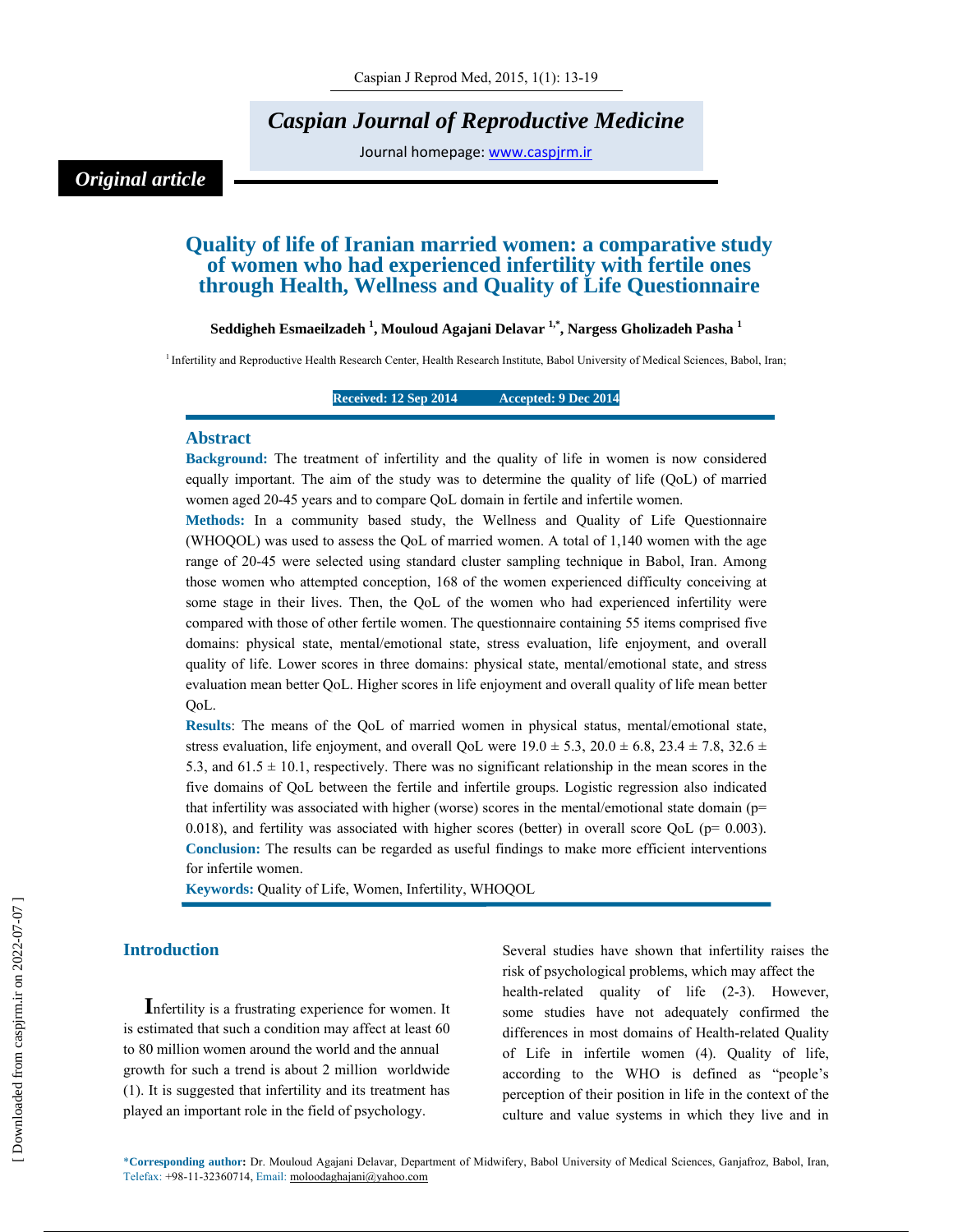

relation to their goals, expectations, standards and concerns" (5). When QoL is used in reference to medicine and healthcare, it has frequently been referred to as Health Related Quality of Life (HRQOL). The assessment of health-related quality of life has become increasingly important as an additional outcome measure in recent scientific literature (6).

Furthermore, several HRQOL instruments have been developed since 1980s to measure both physical health and psychological well-being of women (7). David Epstein produced a multiple regression model with a number of variables to obtain information on the types of changes observed in physical, mental and emotional states, stress, life enjoyment, and the overall quality of women (8). Most of the instruments measuring the quality of life have been developed in developed countries such as English, Australia, and Brazil and have also been translated into Farsi. Few recent studies have focused on the impact of infertility on HRQL (2, 4).

In Iran, the diagnosis and treatment of infertility has not been given adequate support by the government. In other words, either the assisted reproduction services are private or they are located in university-affiliated hospitals. Even though these services are part of the general public health system, the medication utilized in the treatment is not provided for free and is a considerable cost for these patients (9). Therefore, the treatment of infertility and the QoL of Iranian women are equally important. Knowing about the effects of infertility on QoL will be greatly helpful in providing decent care for women. In this study, we made an attempt to test the hypothesis that women who had experienced infertility reported lower QoL score. We used a measure of lifetime-experienced infertility.

# **Materials and Methods**

A retrospective, descriptive, epidemiological study was conducted on the quality of life (QoL) factors associated with infertility in urban and rural women in Babol, Iran. The required sample size was calculated to be 1,414. Cluster sampling proportionate to population size, with 120 clusters and 12 subjects in each cluster, was used to identify potential participants. The inclusion criteria for the study were: being married for at least one year, being within 20 to 45 years of age, being mentally sound, and having the ability to understand the questionnaire with the assistance of an interviewer. The sampling frame comprised the list of census enumeration of population in each area and the household information from the 2009 Population Census. Each of the six districts in Babol County was subdivided into one or two cities and rural aggregations. The primary sampling unit (PSU) for this study was a district in urban areas, or a village in rural areas. Because the total number of districts and villages was relatively equal at the first stage of sampling, 120 PSU (60 in urban areas and 60 in rural areas) were randomly selected. A standard cluster sampling technique was used as it allowed a small number of PSUs from a large population to be studied and provided statistically valid data. At the second stage of sampling, about 12 households per PSU on average in urban areas and about 12 households per PSU on average in rural areas were selected. Every selected cluster was approached by the supervisors and team leaders so that they could identify eligible women who fulfilled the selection criteria after taking consent. A starting household was randomly selected in each cluster. Houses were surveyed one after the other until the entire selected cluster was fully surveyed. Out of the total 1,414 women visited at their home, 59 (5.2%) declared they were avoiding pregnancy, and 274 (19.4%) said they did not like to participate in this study; thus a total number of 1,081 interviews were completed with the participation rate of 80.6 percent on the whole.

This study was approved by Babol University of Medical Sciences for ethics in medical research. The written informed consent was obtained from all participants in the study. Trained skillful personnel approached the women in the room, and carried out a brief, face-to-face interview with each woman to collect socio-demographic information. After the interview, the women were invited to complete QoL instruments. The following instruments were used to collect data for the purpose of this study:

The first instrument was a socio-demographic and clinical data form, which assesses age, age at marriage, educational level, BMI, own occupation, partner occupation, socio-economic status, the medical diagnosis of the etiology of infertility, and the duration of conception attempts.

The second instrument which was used to measure the physical and psychological aspects of health-related quality of life was the Wellness and Quality of Life Questionnaire (WHOQOL), which was developed by David Epstein (8). It has been translated into Farsi and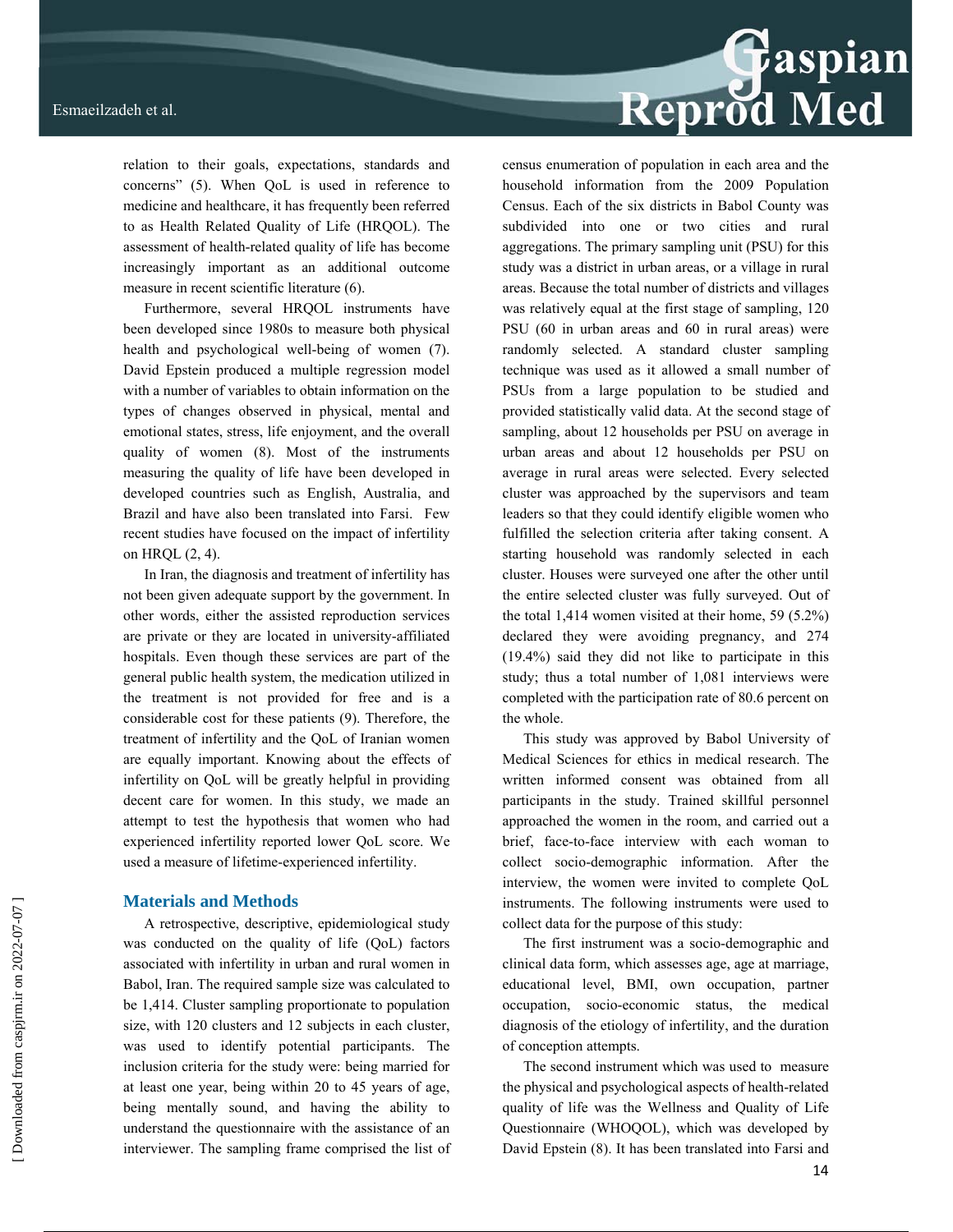validated by several researchers (10). The questionnaire provides score of QoL by measuring individual scores domain. Lower scores in three domains: physical state, mental/emotional state, and stress evaluation mean better QoL. Higher scores in life enjoyment and the overall quality of life mean better QoL. Its five domains are physical (which including items regarding pain, feeling of tension, energy and fatigue, sleep, the incidence of colds or flu, the incidence of headaches and the incidence of dizziness or light-headedness), mental/emotional health (depression/anxiety and emotional control), stress (which includes items regarding general well-being, emotional well-being, significant relationships, family, health, sex life, work, and coping with daily problems), life enjoyment (including items about overall score for the Life Enjoyment) and the overall score represents an assessment of QoL and health satisfaction.

The fertility status and the cause of infertility were assessed through a self–report questionnaire. Infertility referred to a delay in conception for least 12-months of unprotected intercourse. Lifetime infertility in this study is referred to couples who had experienced infertility, as defined above, for at least time during

| <b>Table 1.</b> Sample characteristics $(n=1,140)$ |  |
|----------------------------------------------------|--|
|----------------------------------------------------|--|

| <b>Sample characteristics</b>  | $\mathbf{n}(\%)$ |
|--------------------------------|------------------|
| Age (years)                    |                  |
| $\leq$ 35                      | 682 (59.8)       |
| >35                            | 458 (40.2)       |
| Age at marriage (years)        |                  |
| $<$ 19                         | 477 (41.8)       |
| 19-35                          | 654 (57.4)       |
| >35                            | 9(0.8)           |
| Years of education completed   |                  |
| $\leq$ 9                       | 382 (33.5)       |
| $9 - 12$                       | 492 (43.2)       |
| >12                            | 266 (23.3)       |
| Own occupation                 |                  |
| Manageable / professor         | 113 (9.9)        |
| Intermediate                   | 118 (10.4)       |
| Routine & manual occupation    | 909 (79.7)       |
| Partner occupation             |                  |
| Manageable / professor         | 283 (24.8)       |
| Intermediate                   | 733 (64.3)       |
| Routine & manual occupation    | 124(10.9)        |
| BMI (kg/m2)                    |                  |
| Underweight/Normal (<25)       | 385 (33.8)       |
| Overweight/Obese $(\geq 25)$   | 755 (66.2)       |
| Fertility problems             |                  |
| No infertility                 | 913 (80.1)       |
| <b>Experienced</b> infertility | 168 (14.7)       |
| Voluntary infertility          | 59 (5.2)         |

their married life (11). Voluntary childlessness was defined by not reporting having problems with becoming pregnant or childbirth (12). The validity and reliability of the questionnaires were assessed by protesting. The alpha coefficient and the internal consistency of the infertility questionnaire were 0.80 and 0.89 respectively.

The weights of women were recorded through digital scales to the nearest 100 grams, with the participants minimally clothed and without shoes. The heights were measured with a tape measure, (13). Body mass indices were calculated through the formula of weight  $(kg) /$  height<sup>2</sup> (m) (14).

## **Statistical analysis**

All analyses were performed through SPSS (version 16.0). Logistic regression was used to determine clinical and socio-demographic predictors for the scores in each domain of the both instruments. The model that included the scores of each domain separately as dependent variables was tested. The independent variables (the predictors) were age, the educational level, the previous reproductive tract surgery, the duration of conception attempts, sexual life and the use of previous assisted reproduction techniques, which showed  $P = 0.2$  in the bivariate tests. The final multivariate model, including lifetime infertility as dependent variable, was found to be P =0.2 in the bivariate analyses. To test the association between QoL and the characteristics, a stepwise multiple logistic regression was used. Odds ratio (ORs) was assessed through maximum likelihood and was computed through the associated 95% of CI. All independent variables that met the above criteria were included in the multiple logistic regression. A P value of 0.05 or less was considered significant.

# **Results**

Table 1 summarizes the characteristics of the sample included in further logistic regression. Out of the 1,140 women who participated in this study, 4.2% (59/1414) specifically reported that they had been avoiding pregnancy and preferred voluntary childlessness. The mean QoL of married women within 20 to 45 years of age in physical status, mental/emotional state, stress evaluation, life enjoyment, and overall QoL were  $19.0 \pm 5.3$ ,  $20.0 \pm 1$ 6.8, 23.4  $\pm$  7.8, 32.6  $\pm$  5.3, and 61.5  $\pm$  10.1 respectively. Among those who attempted conception (n=1,081), 168 women experienced difficulty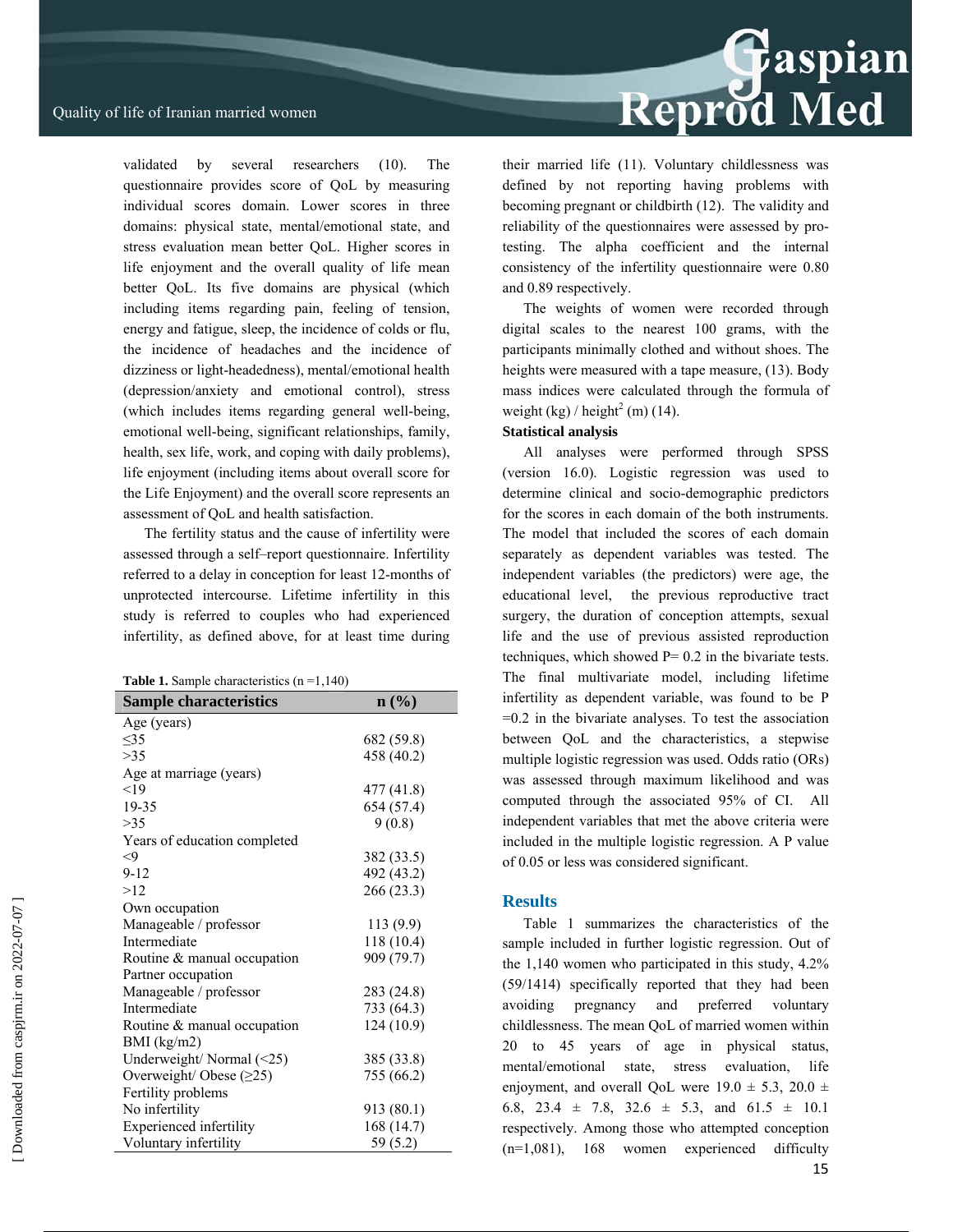**Table 2.** Mean Wellness and Quality of Life scores married women accordance on fertility problems status

|                         | <b>Total</b>    | <b>Experienced</b><br>$\text{infertility}(n=168)$ | No history of<br>$\text{inf}$ ertility(n=912) |         |
|-------------------------|-----------------|---------------------------------------------------|-----------------------------------------------|---------|
| Domains                 | $Mean \pm SD$   | $Mean \pm SD$                                     | Mean $\pm$ SD                                 | P Value |
| Physical state          | $19.0 \pm 5.3$  | $18.9{\pm}4.9$                                    | $19.1 \pm 5.4$                                | 0.609   |
| Mental/emotional state  | $20.9\pm 6.8$   | $20.7\pm 6.9$                                     | $21.0\pm 6.8$                                 | 0.624   |
| Stress evaluation       | $23.5 \pm 7.8$  | $23.1 \pm 7.6$                                    | $23.5 \pm 7.8$                                | 0.629   |
| Life enjoyment          | $32.0 \pm 5.3$  | $32.7\pm4.8$                                      | $32.5 \pm 5.3$                                | 0.624   |
| Overall quality of life | $61.5 \pm 10.1$ | $61.8+9.6$                                        | $61.2 \pm 10.0$                               | 0.427   |

conceiving at some stage in their lives. In this study, we compared the quality of life of women who had experienced infertility with other fertile ones. There was no statistically significant result found in the mean scores of the five domains (physical state, mental/emotional state, stress evaluation, life enjoyment, and overall quality of life) between the fertile and infertile groups (Table 2).

Table 3 describes the results of logistic regression of each WHOQOL domain; five domains showed significant predictors in the model proposed (Table 3). This Physical State Scale had a range of 10-50 (10 items scored from 1 to 5). It showed BMI as a predictor, indicating that the underweight/ normal domain  $(\leq 25 \text{ Kg/m}^2)$  represented better scores compared with the overweight one (obese  $\geq$  25 Kg/m<sup>2)</sup>. The mental/emotional state domain had a range of 10- 50 (10 items scored from 1 to 5). It showed intermediate own occupation domain represented lower chance of higher (worse) score when compared with managerial / professor and routine own occupation one. In addition, experienced infertility had fatter chance of higher (worse) score in this when compared with the other groups. The evaluation scale of the stress status domain had a range of 10-50 (10 items scored from 1 to 5). The WHOQOL stress domain did not show any statistical significance with any of the characteristics of women included. The life enjoyment domain was very useful in focusing on overall score for the life enjoyment by summing the scores for each question. This life enjoyment scale had a range of 11-55 (11 items scored from 1 to 5). It showed that own occupation, partner occupation, and age were regarded as predictors, indicating that intermediate own occupation, manageable/ professor partner occupation, and age≤ 35 years represented lower chance of higher (better) score when compared with the other groups.

The overall score of quality of life scale had a range of 14-98 (14 items scored from 1 to 7). The intermediate own occupation and age≤ 35 years were associated with worse scores in this domain. No experienced infertility was associated with better scores in the overall score.

**Reprod Med** 

## **Discussion**

Many studies have shown that assessing QoL in several health conditions, including infertility is suitable (15). This study strove to identify the sociodemographic variables, associated with better or worse scores, in different domains for WHOQO, based on a sample of Iranian women. Moreover, it tried to evaluate the effects of the experienced infertility on the quality of life of the women.

This study found that there was no significant difference in the mean scores in all sub domains of QoL scale between the fertile and infertile groups. These findings are in accordance with the results found by Ragni et al. (4) and Fekkes et al. (2) who did not find any significant differences when they compared the data obtained by the instruments SF-36 and The Hopkins Symptom Checklist for infertile women and the normative data of Italian and Dutch populations. On the other hand, there are some studies that showed QoL scores of the infertile group were significantly worse than those of the fertile one (2-3, 16). Since the total number of children in fertile women was more compared with those who experienced infertility, the quality of life in fertile group is considered to have been affected by such factors as difficulties due to child care, such as fatigue and insomnia. After adjusting confounding variable, we found that the fertile group had higher chance of higher (better) score in overall score domain of QoL scale than the one that experienced infertility. Also, the infertile group had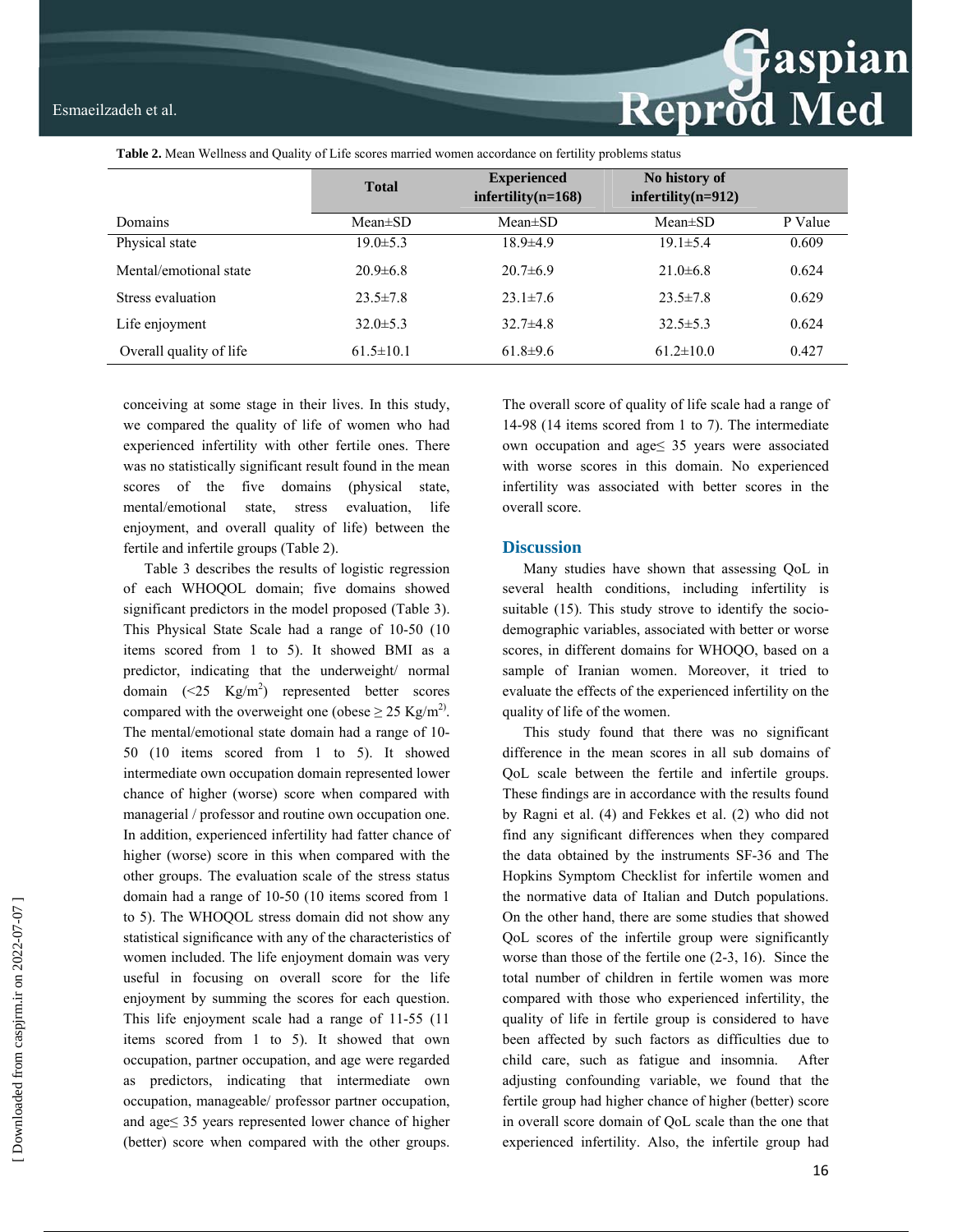# Reprod Med

# Quality of life of Iranian married women

**Table 3.** Logistic regression to determine odds ratio (OR) among women aged 20 to 45 years in each WHQOL domain (n=1,140)

| <b>Variables</b>                    | Physical            | <b>Mental/emotional</b> | <b>Stress</b>       | Life enjoyment        | <b>Overall Qol</b>   |
|-------------------------------------|---------------------|-------------------------|---------------------|-----------------------|----------------------|
|                                     | $>18a$              | >20a                    | $\overline{>}23$ a  | $>$ 32 a              | $>60$ a              |
|                                     | OR(CI 95%)          | OR(CI 95%)              | OR(CI 95%)          | $OR(CI\ 95%)$         | OR(CI 95%)           |
| <b>Fertility problems</b>           |                     |                         |                     |                       |                      |
| Experienced<br>infertility          | $0.94(0.51-1.76)$   | $2.15(1.14-4.03)*$      | $1.43(0.77-2.66)$   | $1.13(0.58 - 2.20)$   | $1.58(0.80-3.14)$    |
| No infertility                      | $1.16(0.61 - 1.86)$ | $1.55(0.89-2.72)$       | $1.26(0.72 - 2.20)$ | $1.24(0.68-2.25)$     | $2.55(1.37 - 4.77)*$ |
| Voluntary                           | 1.00                | 1.00                    | 1.00                | 1.00                  | 1.00                 |
| infertility                         |                     |                         |                     |                       |                      |
| Age (years)                         |                     |                         |                     |                       |                      |
| $\leq$ 35                           | $0.97(0.74-1.27)$   | $1.02(0.77 - 1.33)$     | $1.27(0.97-1.67)$   | $0.61(0.46 - 0.82)$ * | $0.75(0.56-0.99)*$   |
| $>35$                               | 1.00                | 1.00                    | 1.00                | 1.00                  | 1.00                 |
| Age at marriage (years)             |                     |                         |                     |                       |                      |
| <19                                 | $0.45(0.11-1.88)$   | $0.71(0.17-2.94)$       | $0.57(0.14-2.39)$   | $0.39(0.8-2.01)$      | $1.29(0.32 - 5.19)$  |
| 19-35                               | $0.62(0.15 - 2.55)$ | $0.70(17-2.87)$         | $0.74(0.18-3.06)$   | $0.53(0.10-2.74)$     | $1.68(0.42 - 6.71)$  |
| $>35$                               | 1.00                | 1.00                    | 1.00                | 1.00                  | 1.00                 |
| <b>Years of education completed</b> |                     |                         |                     |                       |                      |
| $<$ 9                               | $0.54(0.36-0.83)*$  | $0.71(0.46 - 1.08)$     | $1.08(0.71 - 1.63)$ | $0.83(0.53 - 1.30)$   | $1.28(0.84 - 1.95)$  |
| $9 - 12$                            | $0.86(0.59-1.26)$   | $0.89(0.60 - 1.30)$     | $0.96(0.66 - 1.40)$ | $1.15(0.77 - 1.72)$   | $1.44(0.98-2.12)$    |
| >12                                 | 1.00                | 1.00                    | 1.00                | 1.00                  | 1.00                 |
| Own occupation                      |                     |                         |                     |                       |                      |
| Manageable                          | $0.82(0.50-1.34)$   | $1.84(1.09-3.11)^*$     | $0.67(0.41-1.09)$   | $0.63(0.37-1.07)$     | $0.72(0.44 - 1.18)$  |
| /professor                          |                     |                         |                     |                       |                      |
| Intermediate                        | $0.70(0.47-1.06)$   | $0.74(0.49-1.11)$       | $0.72(0.48-1.07)$   | $0.39(0.25-0.61)$ *   | $0.39(0.26 - 0.59)*$ |
| Routine & manual                    | 1.00                | 1.00                    | 1.00                | 1.00                  | 1.00                 |
| occupation                          |                     |                         |                     |                       |                      |
| <b>Partner occupation</b>           |                     |                         |                     |                       |                      |
| Manageable/                         | $1.38(0.88 - 2.17)$ | $1.18(0.75-1.84)$       | $1.04(0.67 - 1.61)$ | $0.56(0.34-0.91)$ *   | $0.58(0.36 - 0.91)$  |
| professor                           |                     |                         |                     |                       |                      |
| Intermediate                        | $1.16(0.78-1.72)$   | $1.16(0.78-1.73)$       | $0.93(0.63 - 1.38)$ | $0.66(0.43-1.03)$     | $1.06(0.71 - 1.60)$  |
| Routine & manual                    | 1.00                | 1.00                    | 1.00                | 1.00                  | 1.00                 |
| occupation                          |                     |                         |                     |                       |                      |
| <b>BMI</b> ( $kg/m2$ )              |                     |                         |                     |                       |                      |
| Underweight/                        | $0.74(0.57-0.96)$ * | $0.73(0.56-0.94)$ *     | $1.17(0.90 - 1.53)$ | $1.11(0.84-1.47)$     | $0.91(0.70-1.19)$    |
| Normal $(\leq 25)$                  |                     |                         |                     |                       |                      |
| Overweight/Obese                    | 1.00                | 1.00                    | 1.00                | 1.00                  | 1.00                 |
| (225)                               |                     |                         |                     |                       |                      |

 $*P < 0.05$ .

<sup>a</sup> Median per domain.

higher chance of higher (worse) QoL scores in mental/emotional state domain than the fertile one.

In the present study, the women with the age range of ≤ 35 had worse scores in life enjoyment, and overall quality of life when compared with women with the age range of >35. Chachamovich et al. (15) described that increased age was associated with better scores in the general health and physical functioning domains. This may be explained by older women who had more life experience and therefore better coping strategies that would make them more able to deal with the problems. In addition, taking into account that BMI compatibility is a factor affecting QoL. It is thought that lower BMI compatibility of the women in the study group is a factor that raises their physical and mental/emotional state domain QoL.

The lower education textiles, when compared with the upper one, are associated with better scores in the physical state domain. Conversely, they represented a higher chance of performing better in the state domain. There is a study that reported the education of subjects within the age range of 9 to 11, which represented a better scores in QoL when compared with the education of subjects at the age of 11 or more (15). Therefore, the variable education may represent an indicator that holds for some characteristic variables. This determines the fact that such relationships need to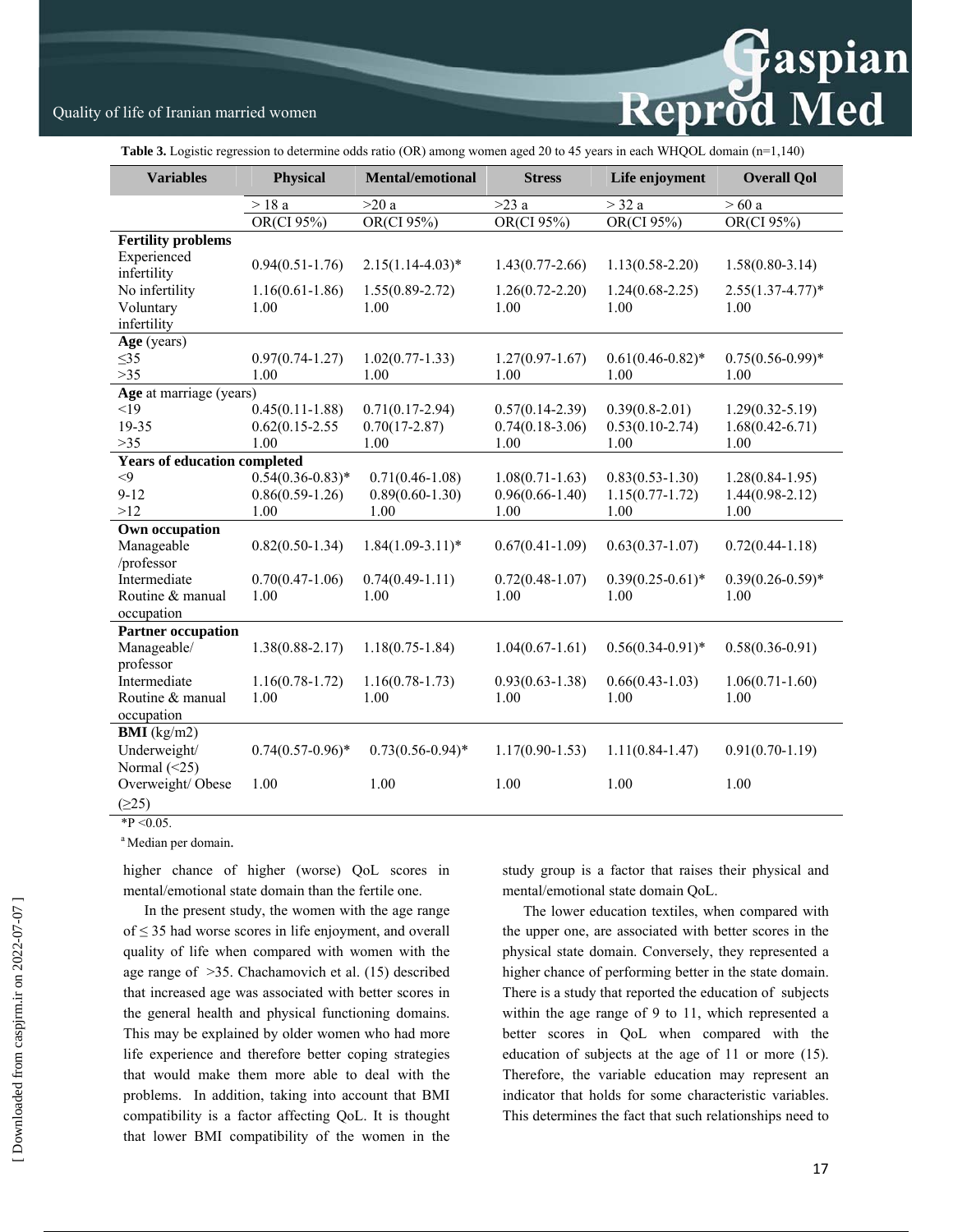

be specifically studied through, particularly designed investigations for more tangible results.

### **Conclusion**

There were some limitations in this study; the women in different stages of infertility and treatment were selected and included in the same group, which may be regarded as a source of heterogeneity. This could further result in heterogeneity to biased risk estimates. In addition, recall bias was possible, resulting in differential recalls between fertile and infertile women. Further, we used a cross-sectional design to assess identification factors associated with increase or decrease in QoL, which limited our ability to assess causal inferences. We believe that longitudinal studies are required for the confirmation of some causal assumptions derived from the described associations (17). However, appropriate analysis of the population-based data represents a valuable initial step in assessing the prevalence of infertility in this region. Finally, lack of representativeness of the sample limited the generalizability of the findings, and the use of non-standard instruments for the sake of data collection may have resulted in misclassification of women, resulting in the incomparability of results with those of the previous studies. Despite the limitations mentioned, this study has important implications for future research and programs. Our study suggests that infertility is associated with worse scores in the mental/emotional state domain and overall score in QoL. The findings of this study could be used not only to make efficient interventions for infertile women, but also to promote improvements in the QoL of women.

#### **Acknowledgements**

The authors acknowledge the assistance of Babol University of Medical Sciences for their support, Iranian women for their participation in this study, and the assistance of Atieh Hassanpour, Shiva Golalizade, Maryam Abdi Bora, Parvin Abedi, Mehrnoush Babazade, and Maryam Babazade in the sampling.

#### **Conflict of interest**

None declared.

# **References**

1. Dohle GR, Colpi GM, Hargreave TB, Papp GK, Jungwirth A, Weidner W. EAU guidelines on male infertility. Eur Urol. 2005;48(5):703-711.

- 2. Fekkes M, Buitendijk SE, Verrips GH, Braat DD, Brewaeys AM, Dolfing JG, et al. Health-related quality of life in relation to gender and age in couples planning IVF treatment. Hum Reprod. 2003;18(7):1536-1543.
- 3. Fassino S, Piero A, Boggio S, Piccioni V, Garzaro L. Anxiety, depression and anger suppression in infertile couples: a controlled study. Hum Reprod. 2002;17(11):2986-94.
- 4. Ragni G, Mosconi P, Baldini MP, Somigliana E, Vegetti W, Caliari I, et al. Health-related quality of life and need for IVF in 1000 Italian infertile couples. Hum Reprod. 2005;20(5):1286-1291.
- 5. The World Health Organization Quality of Life assessment (WHOQOL): position paper from the World Health Organization. Soc Sci Med. 1995;41(10):1403-1409.
- 6. Khayata GM, Rizk DE, Hasan MY, Ghazal-Aswad S, Asaad MA. Factors influencing the quality of life of infertile women in United Arab Emirates. Int J Gynaecol Obstet. 2003;80(2):183-188.
- 7. Matsubayashi H, Hosaka T, Izumi S, Suzuki T, Makino T. Emotional distress of infertile women in Japan. Hum Reprod. 2001;16(5):966-969.
- 8. Epstein DM. Network spinal analysis: A system of health care delivery within the subluxation-based chiropractic model. JVSR. 1996;1(1):51-59.
- 9. Iran : Increasing prevalence of infertility http://www.iranpharmaceutical.com/Iran-Increasing-prevalence-of-infertility.html [database on the Internet]May 12, 2010
- 10. Nilforooshan P, Latifi Z, Abedi MR, Ahmadi SA. Quality of Life and its different domains in fertile and infertile women. JBS. 2006;4(1):66-70 (Persian).
- 11. Schmitz N, Kruse J, Kugler J. Disabilities, quality of life, and mental disorders associated with smoking and nicotine dependence. Am J Psychiatry. 2003;160(9):1670-1676.
- 12. Gudmundsdottir SL, Flanders WD, Augestad LB. Physical activity and fertility in women: the North-Trondelag Health Study. Hum Reprod. 2009;24(12):3196-3204.
- 13. Craig CL, Marshall AL, Sjostrom M, Bauman AE, Booth ML, Ainsworth BE, et al. International physical activity questionnaire: 12-country reliability and validity. Med Sci Sports Exerc. 2003;35(8):1381-95.